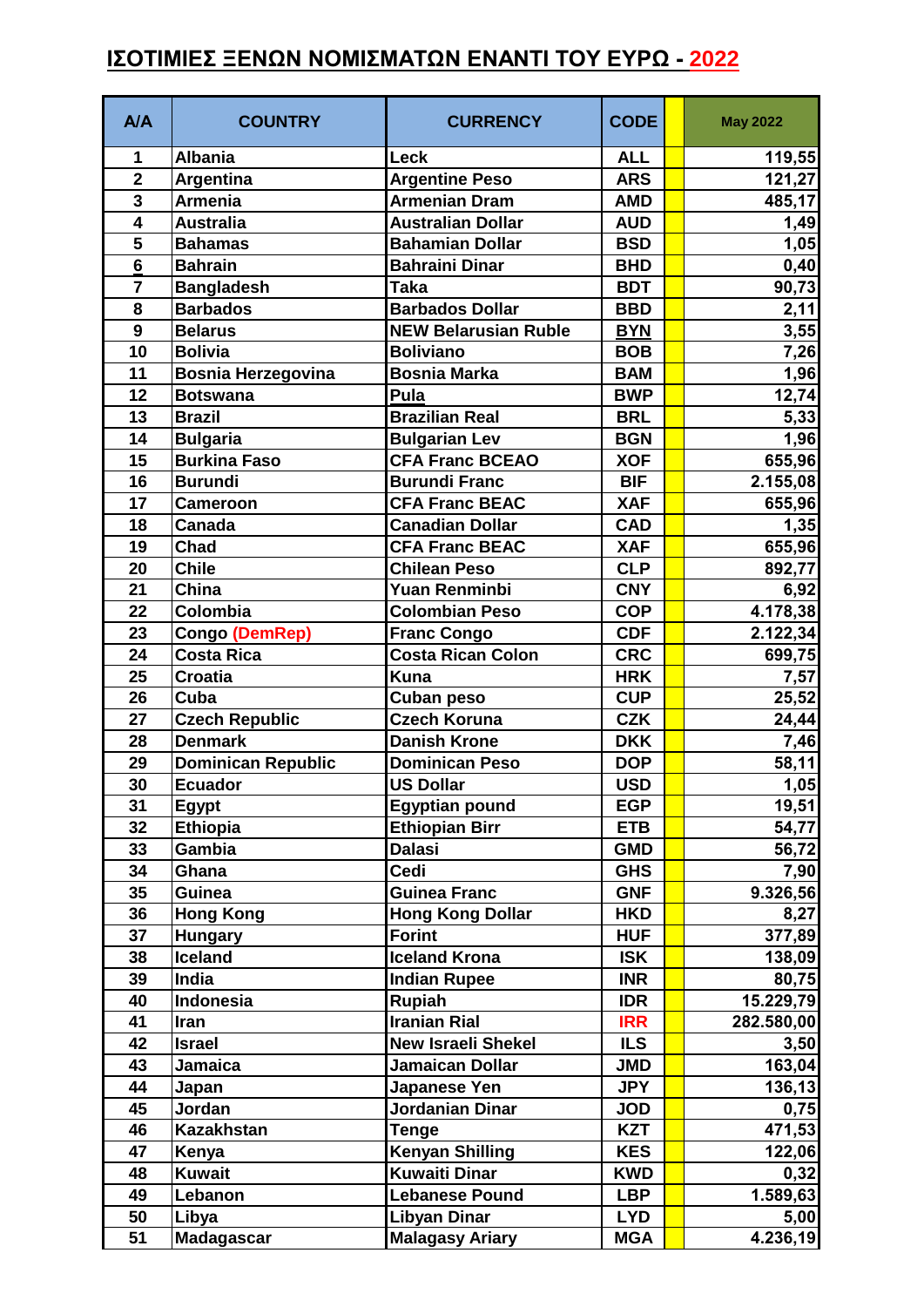| A/A             | <b>COUNTRY</b>                | <b>CURRENCY</b>               | <b>CODE</b> | <b>May 2022</b> |
|-----------------|-------------------------------|-------------------------------|-------------|-----------------|
| 52              | <b>Malawi</b>                 | <b>Kwacha</b>                 | <b>MWK</b>  | 856,36          |
| 53              | <b>Malaysia</b>               | <b>Malaysian Ringgit</b>      | <b>MYR</b>  | 4,60            |
| $\overline{54}$ | <b>Maldive Is.</b>            | Rufiyaa                       | <b>MVR</b>  | 16,26           |
| 55              | <b>Mauritania</b>             | Ouguiya                       | <b>MRU</b>  | 38,46           |
| 56              | <b>Mauritius</b>              | <b>Maur Rupee</b>             | <b>MUR</b>  | 44,98           |
| 57              | <b>Mexico</b>                 | <b>Mexican Peso</b>           | <b>MXN</b>  | 21,58           |
| 58              | <b>Moldova</b>                | <b>Moldovan Leu</b>           | <b>MDL</b>  | 19,49           |
| 59              | <b>Mongolia</b>               | <b>Tugrik</b>                 | <b>MNT</b>  | 3.257,20        |
| 60              | <b>Morocco</b>                | <b>Moroccan Dirham</b>        | <b>MAD</b>  | 10,53           |
| 61              | <b>Mozambique</b>             | <b>Meticai</b>                | <b>MZN</b>  | 67,27           |
| 62              | <b>Namibia</b>                | <b>Namibian Dollar</b>        | <b>NAD</b>  | 16,83           |
| 63              | <b>Nepal</b>                  | <b>Nepalese Rupee</b>         | <b>NPR</b>  | 129,26          |
| 64              | <b>New Zealand</b>            | <b>New Zealand Dollar</b>     | <b>NZD</b>  | 1,60            |
| 65              | Nicaragua                     | <b>Cordoba Oro</b>            | <b>NIO</b>  | 37,74           |
| 66              | <b>Niger Rep</b>              | <b>CFA Franc BCEAO</b>        | <b>XOF</b>  | 655,96          |
| 67              | <b>Nigeria</b>                | <b>Naira</b>                  | <b>NGN</b>  | 438,04          |
| 68              | <b>Norway</b>                 | <b>Norwegian Krone</b>        | <b>NOK</b>  | 9,86            |
| 69              | Oman                          | <b>Rial Omani</b>             | <b>OMR</b>  | 0,41            |
| 70              | <b>Pakistan</b>               | <b>Pakistan Rupee</b>         | <b>PKR</b>  | 195,66          |
| 71              | Panama                        | <b>Balboa</b>                 | <b>PAB</b>  | 1,05            |
| 72              | Peru                          | <b>Nuevo Sol</b>              | <b>PEN</b>  | 4,03            |
| 73              | <b>Philippines</b>            | <b>Philippine Peso</b>        | <b>PHP</b>  | 54,95           |
| 74              | <b>Poland</b>                 | <b>Zloty</b>                  | <b>PLN</b>  | 4,70            |
| 75              | Qatar                         | <b>Qatari Riyal</b>           | QAR         | 3,84            |
| 76              | Romania                       | <b>New Leu</b>                | <b>RON</b>  | 4,93            |
| 77              | <b>Russia</b>                 | <b>Russian Ruble</b>          | <b>RUB</b>  | 78,87           |
| 78              | Rwanda                        | <b>Rwanda Franc</b>           | <b>RWF</b>  | 1.078,30        |
| 79              | Saudi Arabia                  | Saudi Riyal                   | <b>SAR</b>  | 3,95            |
| 80              | Senegal                       | <b>CFA Franc BCEAO</b>        | <b>XOF</b>  | 655,96          |
| 81              | <b>Serbia</b>                 | <b>Dinar</b>                  | <b>RSD</b>  | 117,93          |
| 82              | <b>Seychelles</b>             | <b>Seychelles Rupee</b>       | <b>SCR</b>  | 13,82           |
| 83              | <b>Sierra Leone</b>           | Leone                         | <b>SLE</b>  | 13,12           |
| 84              | <b>Singapore</b>              | <b>Singapore Dollar</b>       | <b>SGD</b>  | 1,46            |
| 85              | <b>South Africa</b>           | Rand                          | <b>ZAR</b>  | 16,83           |
| 86              | <b>South Korea</b>            | Won                           | <b>KRW</b>  | 1.338,80        |
| 87              | Sri Lanka                     | <b>Sri Lanka Rupee</b>        | <b>LKR</b>  | 371,88          |
| 88              | <b>Sudan Rep</b>              | <b>Sudanise Pound</b>         | <b>SDG</b>  | 471,37          |
| 89              | <b>Swaziland</b>              | Lilangeni                     | <b>SZL</b>  |                 |
| 90              | <b>Sweden</b>                 | <b>Swedish Krona</b>          | <b>SEK</b>  | 16,83<br>10,33  |
| 91              | <b>Switzerland</b>            | <b>Swiss Franc</b>            | <b>CHF</b>  | 1,03            |
|                 |                               |                               |             |                 |
| 92              | Syria Arab Republic           | <b>Syrian Pound</b>           | <b>SYP</b>  | 2.649,41        |
| 93              | <b>Special Drawing Rights</b> | <b>Special Drawing Rights</b> | <b>XDR</b>  | 0,78            |
| 94              | <b>Taiwan</b>                 | <b>Taiwan Dollar</b>          | <b>TWD</b>  | 31,04           |
| 95              | Tanzania                      | <b>Tanzanian Shilling</b>     | <b>TZS</b>  | 2.450,30        |
| 96              | <b>Thailand</b>               | <b>Baht</b>                   | THB         | 36,26           |
| 97              | Tunisia                       | <b>Tunisian Dinar</b>         | <b>TND</b>  | 3,23            |
| 98              | Uganda                        | <b>Uganda Shilling</b>        | <b>UGX</b>  | 3.752,28        |
| 99              | <b>Ukraine</b>                | <b>Hryvnia</b>                | <b>UAH</b>  | 31,06           |
| 100             | <b>United Arab Emirates</b>   | <b>U.A.E. Dirham</b>          | <b>AED</b>  | 3,87            |
| 101             | <b>United Kingdom</b>         | <b>Pound Sterling</b>         | <b>GBP</b>  | 0,84            |
| 102             | <b>United States</b>          | <b>US Dollar</b>              | <b>USD</b>  | 1,05            |
| 103             | <b>Uruguay</b>                | Peso Uruguayo                 | <b>UYU</b>  | 43,16           |
| 104             | <b>Uzbekistan</b>             | <b>Uzbekistan Sum</b>         | <b>UZS</b>  | 11.776,42       |